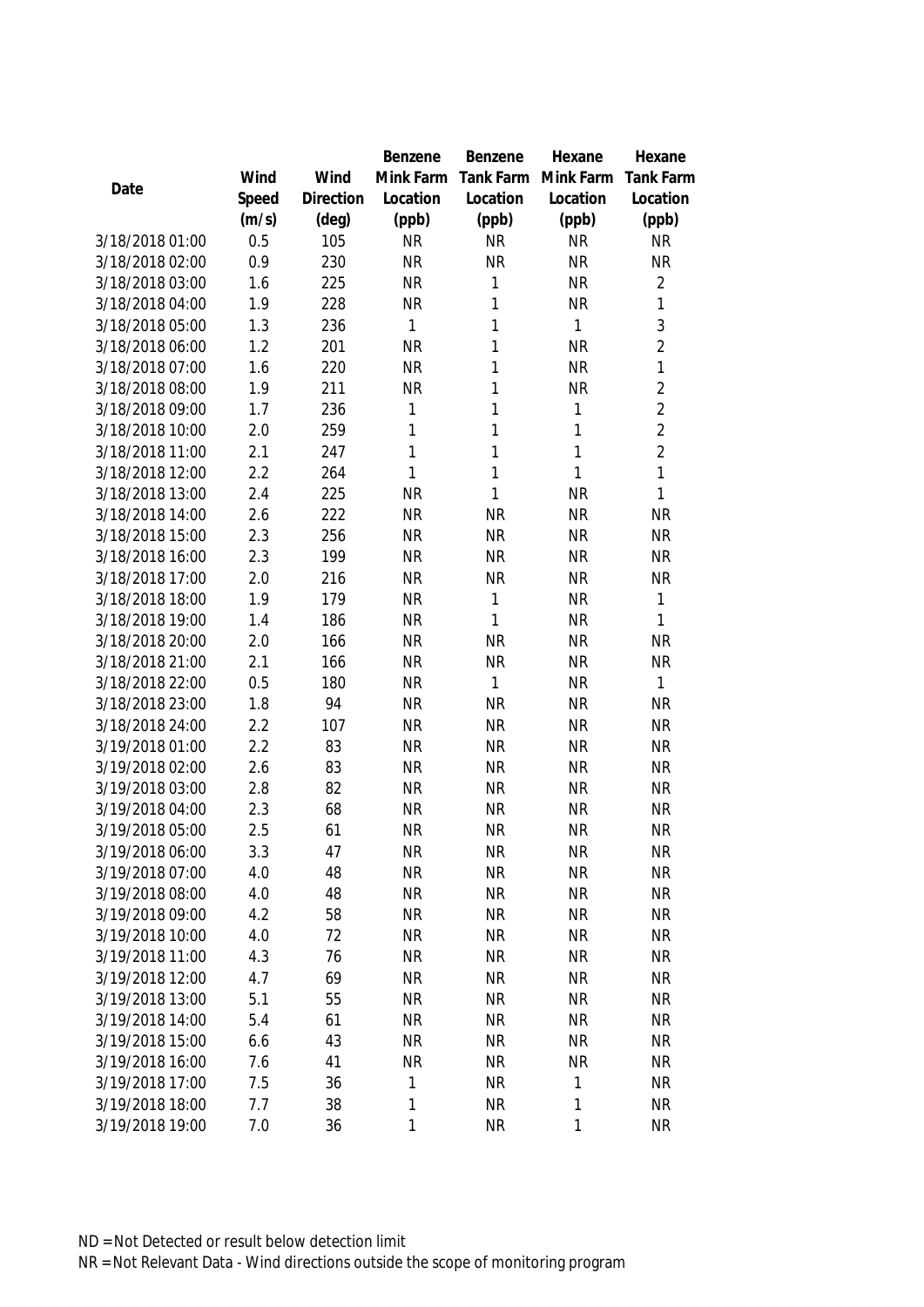|                                    |            |                | Benzene   | Benzene                | Hexane              | Hexane                 |
|------------------------------------|------------|----------------|-----------|------------------------|---------------------|------------------------|
|                                    | Wind       | Wind           | Mink Farm | Tank Farm              | Mink Farm           | Tank Farm              |
| Date                               | Speed      | Direction      | Location  | Location               | Location            | Location               |
|                                    | (m/s)      | (deg)          | (ppb)     | (ppb)                  | (ppb)               | (ppb)                  |
| 3/19/2018 20:00                    | 6.6        | 32             | 1         | <b>NR</b>              | 1                   | <b>NR</b>              |
| 3/19/2018 21:00                    | 6.2        | 33             | 1         | <b>NR</b>              | 1                   | <b>NR</b>              |
| 3/19/2018 22:00                    | 6.5        | 34             | 1         | <b>NR</b>              | 1                   | <b>NR</b>              |
| 3/19/2018 23:00                    | 6.1        | 34             | 1         | <b>NR</b>              | 1                   | <b>NR</b>              |
| 3/19/2018 24:00                    | 4.9        | 35             | 1         | <b>NR</b>              | 1                   | <b>NR</b>              |
| 3/20/2018 01:00                    | 4.6        | 42             | <b>NR</b> | <b>NR</b>              | <b>NR</b>           | <b>NR</b>              |
| 3/20/2018 02:00                    | 4.3        | 46             | <b>NR</b> | <b>NR</b>              | <b>NR</b>           | <b>NR</b>              |
| 3/20/2018 03:00                    | 4.7        | 44             | <b>NR</b> | <b>NR</b>              | <b>NR</b>           | <b>NR</b>              |
| 3/20/2018 04:00                    | 5.6        | 38             | 1         | <b>NR</b>              | 1                   | <b>NR</b>              |
| 3/20/2018 05:00                    | 5.1        | 42             | <b>NR</b> | <b>NR</b>              | <b>NR</b>           | <b>NR</b>              |
| 3/20/2018 06:00                    | 5.4        | 43             | <b>NR</b> | <b>NR</b>              | <b>NR</b>           | <b>NR</b>              |
| 3/20/2018 07:00                    | 5.1        | 39             | 1         | <b>NR</b>              | 1                   | <b>NR</b>              |
| 3/20/2018 08:00                    | 5.0        | 42             | <b>NR</b> | <b>NR</b>              | <b>NR</b>           | <b>NR</b>              |
| 3/20/2018 09:00                    | 5.9        | 42             | <b>NR</b> | <b>NR</b>              | <b>NR</b>           | <b>NR</b>              |
| 3/20/2018 10:00                    | 5.6        | 40             | 1         | <b>NR</b>              | 1                   | <b>NR</b>              |
| 3/20/2018 11:00                    | 5.2        | 36             | 1         | <b>NR</b>              | 1                   | <b>NR</b>              |
| 3/20/2018 12:00                    | 5.8        | 38             | 1         | <b>NR</b>              | 1                   | <b>NR</b>              |
| 3/20/2018 13:00                    | 6.8        | 32             | 1         | <b>NR</b>              | 1                   | <b>NR</b>              |
| 3/20/2018 14:00                    | 7.2        | 20             | 1         | <b>NR</b>              | 1                   | <b>NR</b>              |
| 3/20/2018 15:00                    | 6.7        | 27             | 1         | <b>NR</b>              | 1                   | <b>NR</b>              |
| 3/20/2018 16:00                    | 6.6        | 21             | 1         | <b>NR</b>              | 1                   | <b>NR</b>              |
| 3/20/2018 17:00                    | 6.7        | 20             | 1         | <b>NR</b>              | 1                   | <b>NR</b>              |
| 3/20/2018 18:00                    | 6.5        | 20             | 1         | <b>NR</b>              | 1                   | <b>NR</b>              |
| 3/20/2018 19:00                    | 6.3        | 21             | 1         | <b>NR</b>              | 1                   | <b>NR</b>              |
| 3/20/2018 20:00                    | 5.8        | 20             | 1         | <b>NR</b>              | 1                   | <b>NR</b>              |
| 3/20/2018 21:00                    | 5.6        | 15             | 1         | <b>NR</b>              | 1                   | <b>NR</b>              |
| 3/20/2018 22:00                    | 6.1        | 15             | 1         | <b>NR</b>              | 1                   | <b>NR</b>              |
| 3/20/2018 23:00                    | 5.1        | 9              | 1         | <b>NR</b>              | $\overline{2}$      | <b>NR</b>              |
| 3/20/2018 24:00                    | 4.5        | $\overline{2}$ | 1         | <b>NR</b>              | 1                   | <b>NR</b>              |
| 3/21/2018 01:00                    | 3.7        | 356            | 1         | <b>NR</b>              | 1                   | <b>NR</b>              |
| 3/21/2018 02:00                    | 3.1        | 360            | 1         | <b>NR</b>              | 1                   | <b>NR</b>              |
| 3/21/2018 03:00                    | 2.2        | 358            | 1         | <b>NR</b>              | 1                   | <b>NR</b>              |
| 3/21/2018 04:00                    | 3.0        | 11<br>11       | 1<br>1    | <b>NR</b><br><b>NR</b> | 1<br>$\overline{2}$ | <b>NR</b><br><b>NR</b> |
| 3/21/2018 05:00<br>3/21/2018 06:00 | 3.1<br>2.5 |                | 1         | <b>NR</b>              | 1                   | <b>NR</b>              |
| 3/21/2018 07:00                    | 2.4        | 354<br>349     | 1         | <b>NR</b>              |                     | <b>NR</b>              |
| 3/21/2018 08:00                    | 2.6        | 354            | 1         | <b>NR</b>              | 1<br>1              | <b>NR</b>              |
| 3/21/2018 09:00                    | 3.2        | 358            | 1         | <b>NR</b>              | 1                   | <b>NR</b>              |
| 3/21/2018 10:00                    | 5.0        | 14             | 1         | <b>NR</b>              | 1                   | <b>NR</b>              |
| 3/21/2018 11:00                    | 5.3        | 13             | NoData    | NoData                 | NoData              | NoData                 |
| 3/21/2018 12:00                    | 5.1        | 16             | NoData    | NoData                 | NoData              | NoData                 |
| 3/21/2018 13:00                    | 5.1        | 20             | NoData    | NoData                 | NoData              | NoData                 |
| 3/21/2018 14:00                    | 4.7        | 24             | 1         | <b>NR</b>              | 1                   | <b>NR</b>              |
|                                    |            |                |           |                        |                     |                        |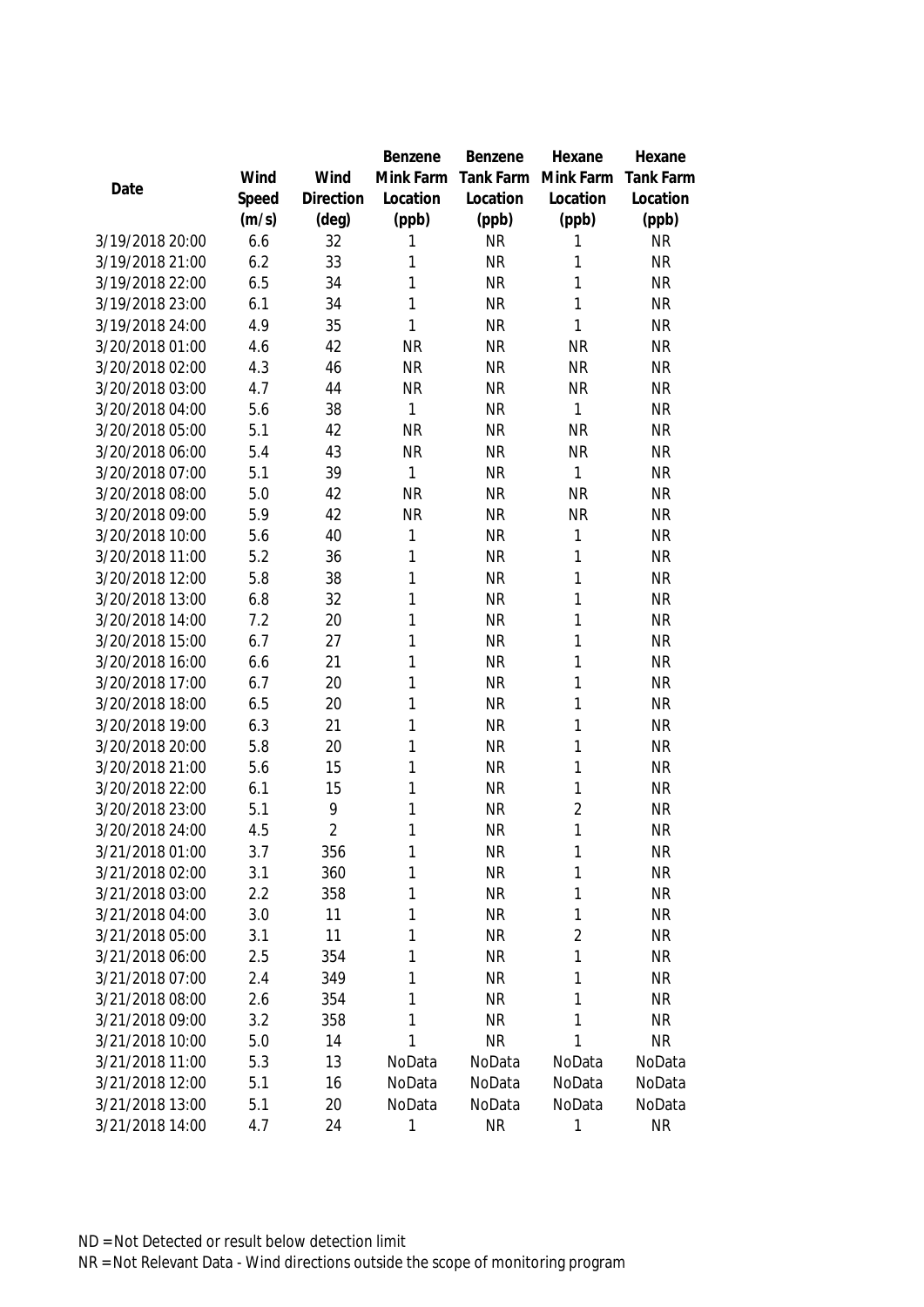|                 |       |           | Benzene        | Benzene   | Hexane         | Hexane           |
|-----------------|-------|-----------|----------------|-----------|----------------|------------------|
|                 | Wind  | Wind      | Mink Farm      | Tank Farm | Mink Farm      | <b>Tank Farm</b> |
| Date            | Speed | Direction | Location       | Location  | Location       | Location         |
|                 | (m/s) | (deg)     | (ppb)          | (ppb)     | (ppb)          | (ppb)            |
| 3/21/2018 15:00 | 4.6   | 26        | 1              | <b>NR</b> | 1              | <b>NR</b>        |
| 3/21/2018 16:00 | 4.1   | 24        | 1              | <b>NR</b> | 1              | <b>NR</b>        |
| 3/21/2018 17:00 | 3.9   | 24        | 1              | <b>NR</b> | 1              | <b>NR</b>        |
| 3/21/2018 18:00 | 3.5   | 42        | <b>NR</b>      | <b>NR</b> | <b>NR</b>      | <b>NR</b>        |
| 3/21/2018 19:00 | 2.5   | 59        | <b>NR</b>      | <b>NR</b> | <b>NR</b>      | <b>NR</b>        |
| 3/21/2018 20:00 | 2.4   | 78        | <b>NR</b>      | <b>NR</b> | <b>NR</b>      | <b>NR</b>        |
| 3/21/2018 21:00 | 2.0   | 60        | <b>NR</b>      | <b>NR</b> | <b>NR</b>      | <b>NR</b>        |
| 3/21/2018 22:00 | 2.6   | 34        | 1              | <b>NR</b> | 1              | <b>NR</b>        |
| 3/21/2018 23:00 | 2.2   | 38        | 1              | <b>NR</b> | 1              | <b>NR</b>        |
| 3/21/2018 24:00 | 2.0   | 33        | 1              | <b>NR</b> | 1              | <b>NR</b>        |
| 3/22/2018 01:00 | 1.9   | 9         | 1              | <b>NR</b> | 1              | <b>NR</b>        |
| 3/22/2018 02:00 | 1.5   | 342       | $\overline{2}$ | <b>NR</b> | $\overline{2}$ | <b>NR</b>        |
| 3/22/2018 03:00 | 1.1   | 288       | 1              | <b>NR</b> | 1              | <b>NR</b>        |
| 3/22/2018 04:00 | 1.4   | 304       | 1              | <b>NR</b> | 1              | <b>NR</b>        |
| 3/22/2018 05:00 | 1.3   | 345       | 1              | <b>NR</b> | $\overline{2}$ | <b>NR</b>        |
| 3/22/2018 06:00 | 1.7   | 348       | 1              | <b>NR</b> | 1              | <b>NR</b>        |
| 3/22/2018 07:00 | 1.9   | 338       | 1              | <b>NR</b> | 1              | <b>NR</b>        |
| 3/22/2018 08:00 | 2.1   | 6         | 1              | <b>NR</b> | 1              | <b>NR</b>        |
| 3/22/2018 09:00 | 1.6   | 358       | 1              | <b>NR</b> | $\overline{2}$ | <b>NR</b>        |
| 3/22/2018 10:00 | 2.0   | 360       | 1              | <b>NR</b> | 1              | <b>NR</b>        |
| 3/22/2018 11:00 | 2.0   | 333       | 1              | <b>NR</b> | 1              | <b>NR</b>        |
| 3/22/2018 12:00 | 2.5   | 325       | 1              | <b>NR</b> | 1              | <b>NR</b>        |
| 3/22/2018 13:00 | 2.3   | 281       | <b>NR</b>      | <b>NR</b> | <b>NR</b>      | <b>NR</b>        |
| 3/22/2018 14:00 | 2.5   | 302       | <b>NR</b>      | <b>NR</b> | <b>NR</b>      | <b>NR</b>        |
| 3/22/2018 15:00 | 2.5   | 341       | <b>NR</b>      | <b>NR</b> | <b>NR</b>      | <b>NR</b>        |
| 3/22/2018 16:00 | 2.5   | 275       | <b>NR</b>      | <b>NR</b> | <b>NR</b>      | <b>NR</b>        |
| 3/22/2018 17:00 | 2.1   | 284       | <b>NR</b>      | <b>NR</b> | <b>NR</b>      | <b>NR</b>        |
| 3/22/2018 18:00 | 2.9   | 287       | 1              | <b>NR</b> | 1              | <b>NR</b>        |
| 3/22/2018 19:00 | 2.5   | 36        | <b>NR</b>      | <b>NR</b> | <b>NR</b>      | <b>NR</b>        |
| 3/22/2018 20:00 | 2.9   | 85        | <b>NR</b>      | <b>NR</b> | <b>NR</b>      | <b>NR</b>        |
| 3/22/2018 21:00 | 2.6   | 76        | <b>NR</b>      | <b>NR</b> | <b>NR</b>      | <b>NR</b>        |
| 3/22/2018 22:00 | 2.7   | 66        | <b>NR</b>      | <b>NR</b> | <b>NR</b>      | <b>NR</b>        |
| 3/22/2018 23:00 | 2.7   | 70        | <b>NR</b>      | <b>NR</b> | <b>NR</b>      | <b>NR</b>        |
| 3/22/2018 24:00 | 2.8   | 65        | <b>NR</b>      | <b>NR</b> | <b>NR</b>      | <b>NR</b>        |
| 3/23/2018 01:00 | 2.3   | 76        | <b>NR</b>      | <b>NR</b> | <b>NR</b>      | <b>NR</b>        |
| 3/23/2018 02:00 | 2.1   | 84        | <b>NR</b>      | <b>NR</b> | <b>NR</b>      | <b>NR</b>        |
| 3/23/2018 03:00 | 1.7   | 75        | <b>NR</b>      | <b>NR</b> | <b>NR</b>      | <b>NR</b>        |
| 3/23/2018 04:00 | 1.6   | 72        | <b>NR</b>      | <b>NR</b> | <b>NR</b>      | <b>NR</b>        |
| 3/23/2018 05:00 | 1.7   | 68        | <b>NR</b>      | <b>NR</b> | <b>NR</b>      | <b>NR</b>        |
| 3/23/2018 06:00 | 1.7   | 67        | <b>NR</b>      | <b>NR</b> | <b>NR</b>      | <b>NR</b>        |
| 3/23/2018 07:00 | 1.8   | 62        | <b>NR</b>      | <b>NR</b> | <b>NR</b>      | <b>NR</b>        |
| 3/23/2018 08:00 | 2.0   | 61        | <b>NR</b>      | <b>NR</b> | <b>NR</b>      | <b>NR</b>        |
| 3/23/2018 09:00 | 2.6   | 71        | <b>NR</b>      | <b>NR</b> | <b>NR</b>      | <b>NR</b>        |